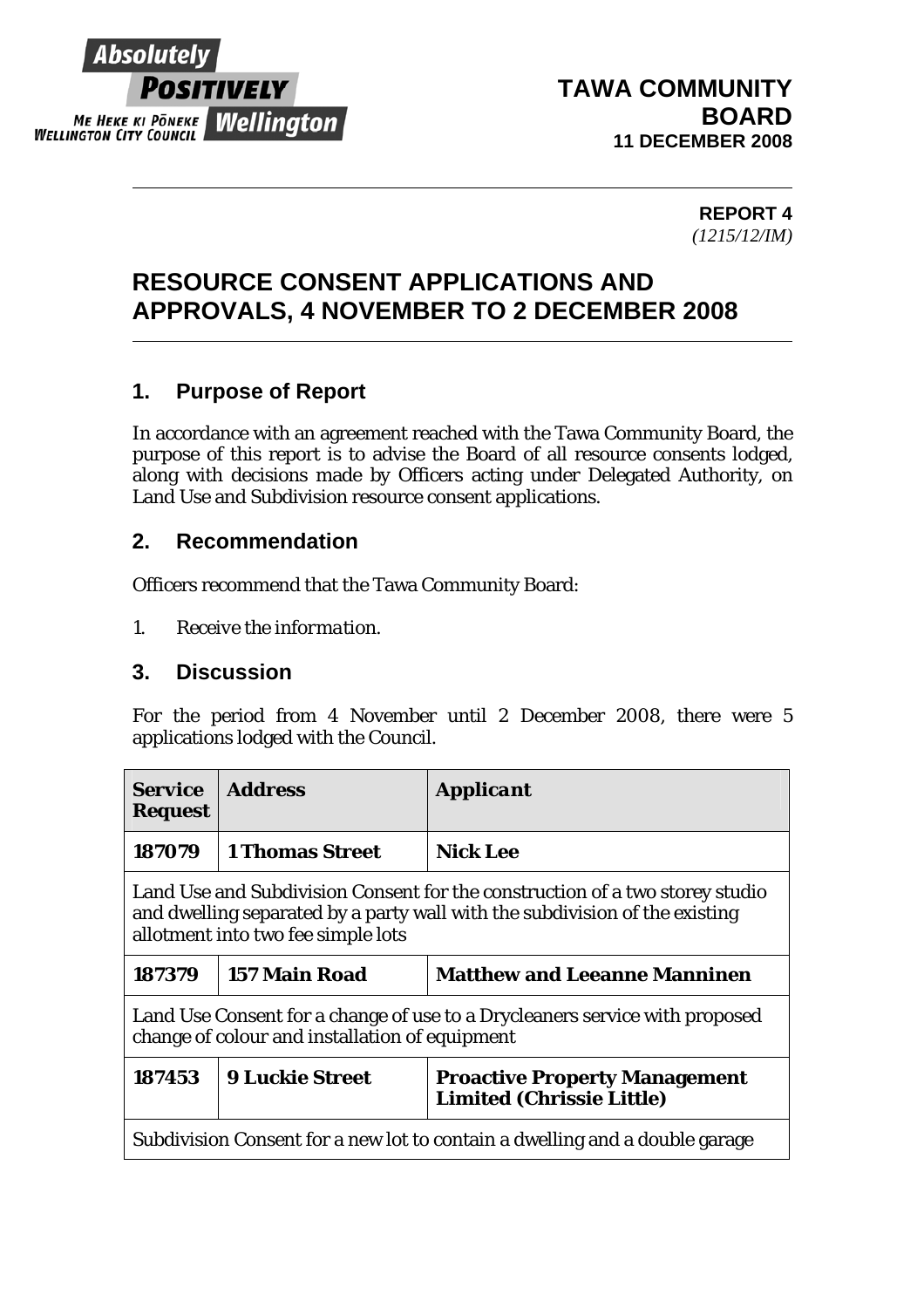| <b>Service</b><br><b>Request</b>                                                              | <b>Address</b>          | <b>Applicant</b>    |  |  |
|-----------------------------------------------------------------------------------------------|-------------------------|---------------------|--|--|
| 187433                                                                                        | 214 Main Road           | <b>Yunus Musa</b>   |  |  |
| Land Use Consent for an undersized loading bay and a proposed three storey<br>office building |                         |                     |  |  |
| 188165                                                                                        | <b>54 Ranui Terrace</b> | <b>John Staples</b> |  |  |
| Land Use Consent for a new dwelling and earthworks                                            |                         |                     |  |  |

For the period from 4 November until 2 December 2008, there were 6 applications approved under delegated authority.

| <b>Service</b><br><b>Request</b>                                                                                        | <b>Address</b>                        | <b>Applicant</b>                          |  |  |
|-------------------------------------------------------------------------------------------------------------------------|---------------------------------------|-------------------------------------------|--|--|
| 185862                                                                                                                  | <b>8 Lincoln Avenue</b>               | <b>Ashok and Karuna Patel</b>             |  |  |
| Land Use Consent to demolish a garage and to build a single storey townhouse<br>leaving the existing dwelling unaltered |                                       |                                           |  |  |
| 183857                                                                                                                  | <b>9 Duncan Street</b>                | <b>Graeme and Lynley Turley</b>           |  |  |
| Land Use Consent for additions and alterations to an existing dwelling with a<br>new deck and carport                   |                                       |                                           |  |  |
| 186078                                                                                                                  |                                       | 99 Bing Lucas Drive   John and Mary Walsh |  |  |
| Land Use Consent for earthworks to form a building platform for the<br>construction of a single storey residence        |                                       |                                           |  |  |
| 182002                                                                                                                  | <b>26 Sunrise</b><br><b>Boulevard</b> | <b>G W Thomas and C L Thomson</b>         |  |  |
| Subdivision Consent around existing an existing dwelling creating two new<br>lots                                       |                                       |                                           |  |  |
| 186422                                                                                                                  |                                       | 70 Bing Lucas Drive   John and Mary Walsh |  |  |
| Change of Conditions (a) to undertake the Subdivision approved under Service<br>Request 120781 in three separate stages |                                       |                                           |  |  |